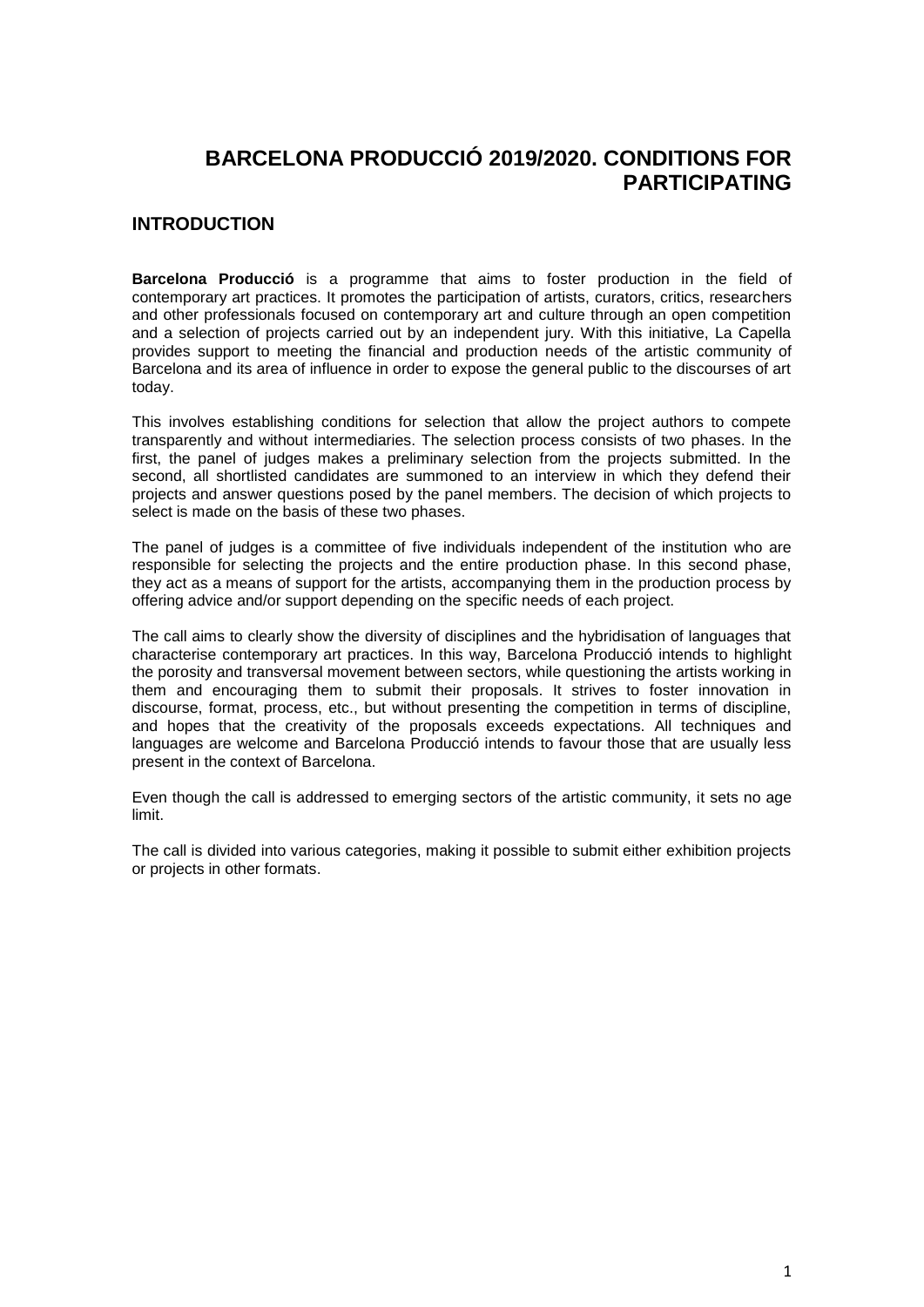## **CATEGORIES**

Apart from disciplinary criteria, the different production categories of Barcelona Producció are divided into exhibition projects, non-exhibition projects and mediation projects and these are further divided into various sub-categories depending on their space requirements and exhibition times.

### **EXHIBITION PROJECTS**

This category is for the production of proposals presented in exhibition format. It is divided into two sub-categories:

- 
- **1.** Solo projects **3 projects 2.** Curatorship project **1 project**

### **NON-EXHIBITION PROJECTS**

This category is intended for presenting projects that are developed and carried out outside the exhibition venue. It is divided into five sub-categories based on the type of space or time required for presenting the proposal.

**3. Off-site projects:** Intended for projects that are developed and carried out outside the exhibition venue and that do not fit under any of the other specific categories of this call.

**2 projects**

**4. Research projects:** Intended for presenting projects that arise from any field of research into contemporary artistic practices (from either a theoretical point of view or for the purpose of conducting research prior to undertaking an artistic project).

**2 projects**

**5. Publication projects:** Intended for projects presented in the edited form of a physical publication (visual, textual, sound, etc.) or from any other language.

**1 project**

**6. Live action projects:** Intended for performance and/or action art projects, action poetry and other intermediate live action proposals that do not require any form of temporary exhibition apart from their short-lived public presentation. These projects must be presented in the space of La Capella.

#### **3 projects**

**7. Transdisciplinary creation and digital media projects:** Intended for artistic projects presented in digital environments or that are specific to information and communication technologies (networks, geolocated contexts or any other non-physical space). In this category, the artist will be invited to spend three days at CERN as a guest artist. This is a unique opportunity for the selected artist to explore and dedicate time to one of the world's most important laboratories, where crucial questions about nature are addressed. Guest Artist is one of three Arts at CERN programmes\* whose aim is to show what the laboratory offers to arts and creativity.

### **2 projects**

<sup>\*</sup>*About CERN: as the source of the World Wide Web and headquarters of the Large Hadron Collider (LHC), the most powerful particle accelerator in the world, CERN (European Organisation for Nuclear Research in Geneva) is an eminent science and technology centre that is highly relevant in today's culture. As an international centre of excellence, CERN is an inspirational place for all manner of artists, designers and creators to explore and expand their research in the fascinating world of particle physics. Arts at CERN, its artistic programme, is dedicated to art at the forefront of scientific research and fosters the creation of new expert knowledge through broadening the practice of artists in relation to basic research and particle physics.*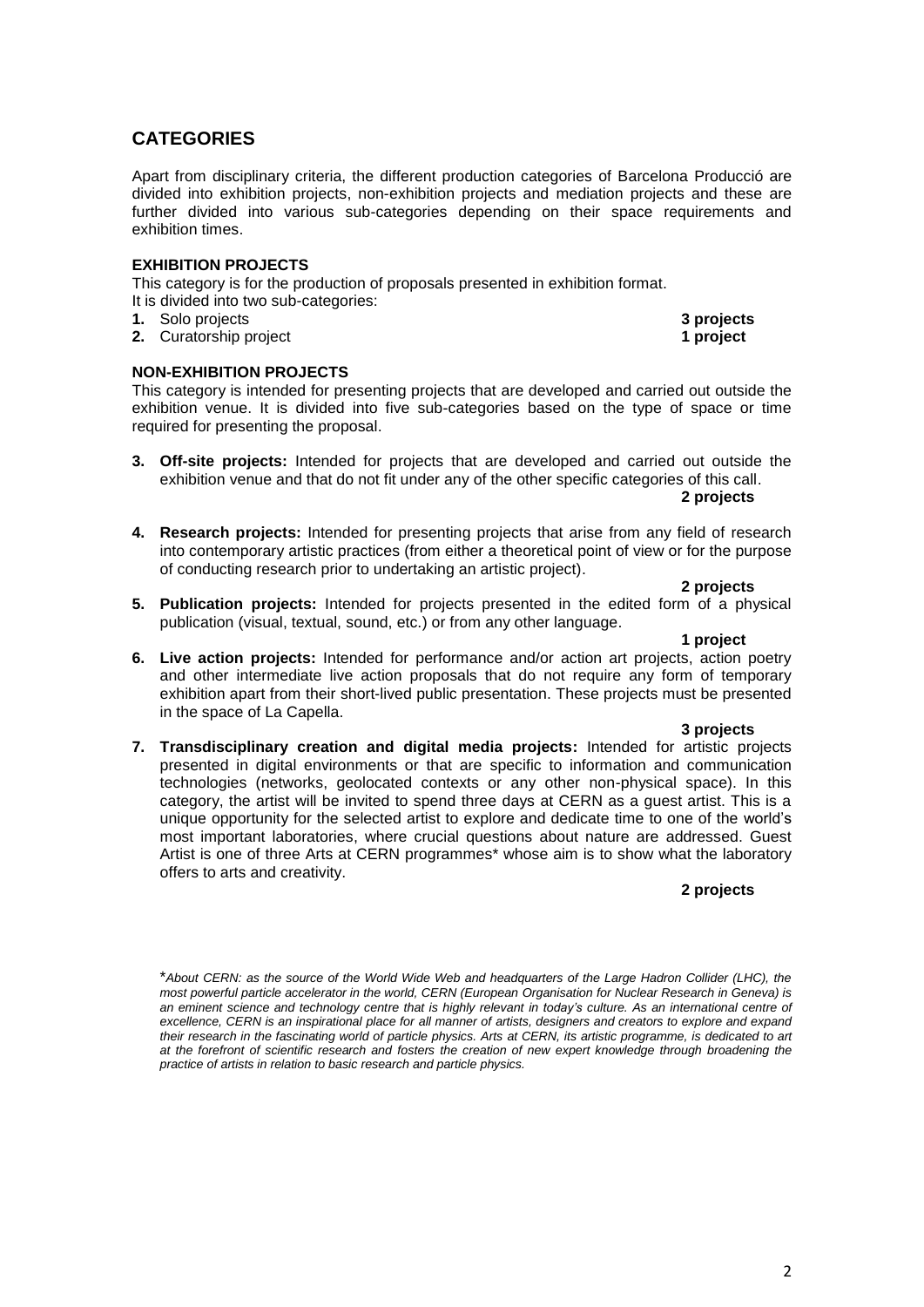### **MEDIATION PROJECTS**

**8.** The aim of this category is to launch an artistic mediation project in La Capella dedicated to carrying out educational actions for the general public based on programmed activities. It also intends to design and implement the most appropriate strategies for connecting with entities and the community in El Raval at both an educational and social level.

#### **1 project**

## **AMOUNT**

The resources allocated to this call will be divided into two different categories: fees and production. The amounts designated for each project will be as follows:

| <b>CATEGORY</b>                                 | <b>FEES</b> | <b>PRODUCTION</b> |
|-------------------------------------------------|-------------|-------------------|
| <b>EXHIBITION PROJECTS</b>                      |             |                   |
| 1. Solo                                         | 3,000       | 8,000             |
| 2. Curatorship                                  | 6,000       | 20,000            |
| <b>NON-EXHIBITION PROJECTS</b>                  |             |                   |
| 3. Off-site                                     | 3,000       | 6,000             |
| 4. Research                                     | 3,000       | 2,000             |
| 5. Publications                                 | 1,500       | 4,000             |
| 6. Live action                                  | 1,500       | 1,500             |
| 7. Transdisciplinary creation and digital media | 1,500       | 3,000             |
| <b>MEDIATION PROJECTS</b>                       |             |                   |
| 8. Mediation projects                           | 18,000      | 30,000            |

These amounts are expressed in euros. Amounts allocated for fees include all taxes. Those earmarked for production also include all taxes, as well as the expenses resulting from assembling the public exhibition and the fees of the artists participating in the curatorship projects and of everyone collaborating with the authors of the selected projects.

## **PUBLICATIONS**

La Capella will produce several publications associated with the selected projects in the categories of exhibition and non-exhibition projects that will be conceived as a collection. These publications will be published in three languages: Catalan, Spanish and English, in that specific order.

The contents of each publication will be decided by the author and must conform to the technical specifications determined by the La Capella teams and adapt to the financial and production parameters to be determined.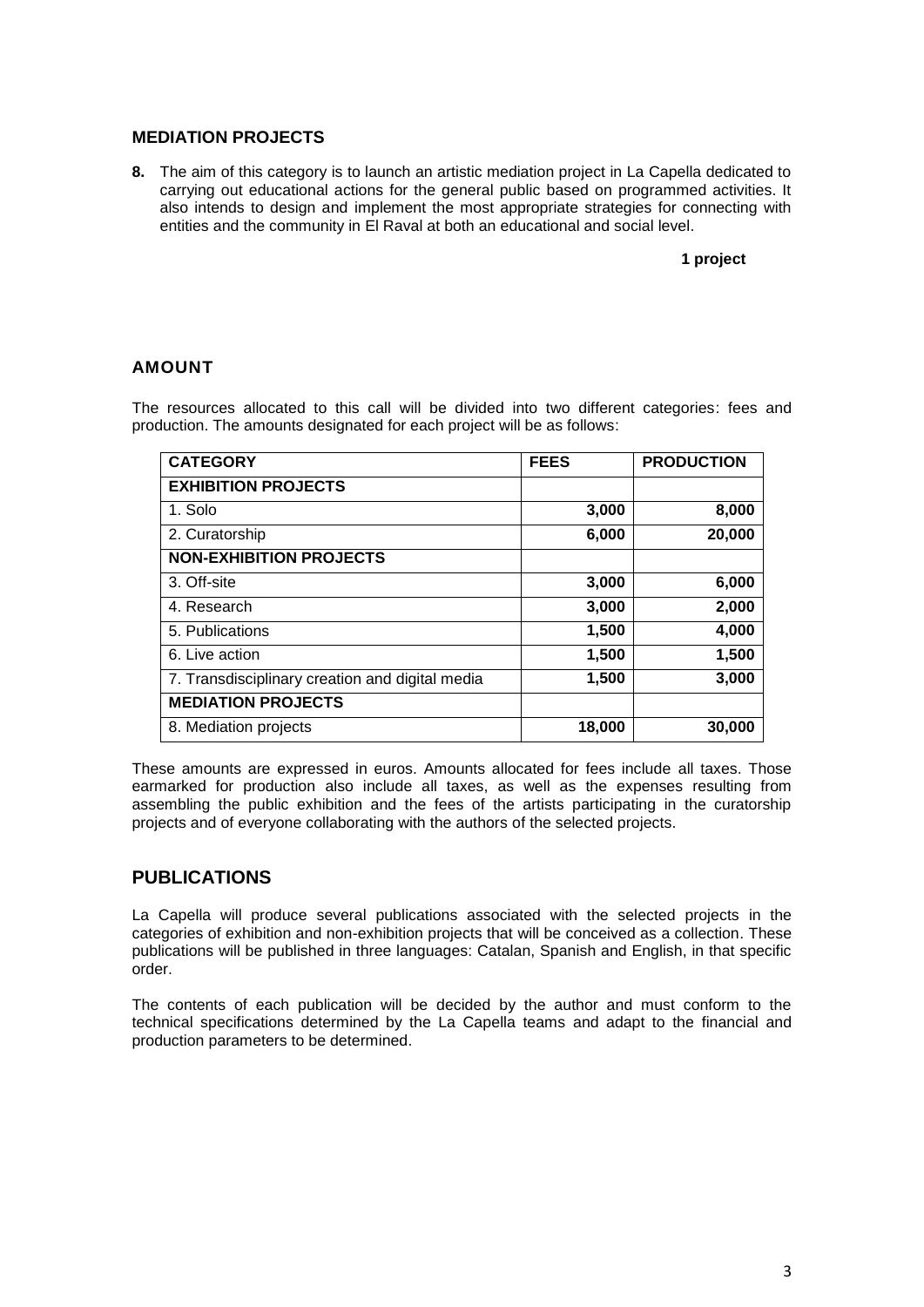# **PROJECT SELECTION**

The panel of judges in charge of selecting the projects will be formed by Joan Casellas, Antònia Folguera, Latitudes (Max Andrews and Mariana Cánepa), Alexandra Laudo and Mireia Sallarès, as well as Oriol Gual (with the right to speak, but not to vote) and David Armengol (also with the right to speak, but not to vote), who will act as commission coordinator and provide support in the task of tutoring the winning projects.

As indicated in the introduction to these conditions for participating, the selection process consists of two phases. In the first, the panel of judges makes a preliminary selection from the projects submitted. In the second, all shortlisted candidates are summoned to an interview in which they defend their projects and answer questions posed by the panel members. The decision of which projects to select is made on the basis of these two phases.

The decisions of the jury are final. The jury will comment on its decision to all shortlisted finalists who have not been selected. The jury does not have the means to send comments to all the participants given the large number of projects that are usually presented to this call.

## **CONDITIONS FOR PARTICIPATING**

- Participating candidates or teams must be connected to Barcelona and its area of influence.
- Each person or team may present only one proposal per category. Should a proposal be presented in multiple categories, the panel of judges may select it for one category only.
- Successful candidates or teams from any of the prior editions may not submit proposals in the same category as that for which they were previously selected.
- Those selected undertake to comply with all agreements reached with the panel of judges and the management board of La Capella, especially with regard to deadlines and budgetary allocations. These agreements will be reflected in a commitment document that will establish the conditions of collaboration between each author and La Capella and this document will be signed in the first phase of production of the project.
- Those selected will have to participate in the informative actions organised by La Capella, especially in the production of an explanatory video of their project and in the advertising actions that are established in the promotional campaign of Barcelona Producció.
- Those selected in the categories of exhibition projects and non-exhibition projects will have to collaborate with the La Capella teams and those selected in the category of mediation projects in the pedagogical and mediation actions that may be organised.
- The authors of the selected projects shall transfer the public communication rights for any country in the world, both in their exhibition (including possible travelling exhibitions) and in their dissemination and communication (publications, press dossier, website of centre, social media, etc.). The author must previously communicate to La Capella any public presentation of the project.
- The following text must appear whenever the project is presented and/or disseminated: "Project produced with the support of Barcelona Producció'19/20. La Capella, Barcelona Culture Institute".
- The moral rights of the artists remain preserved.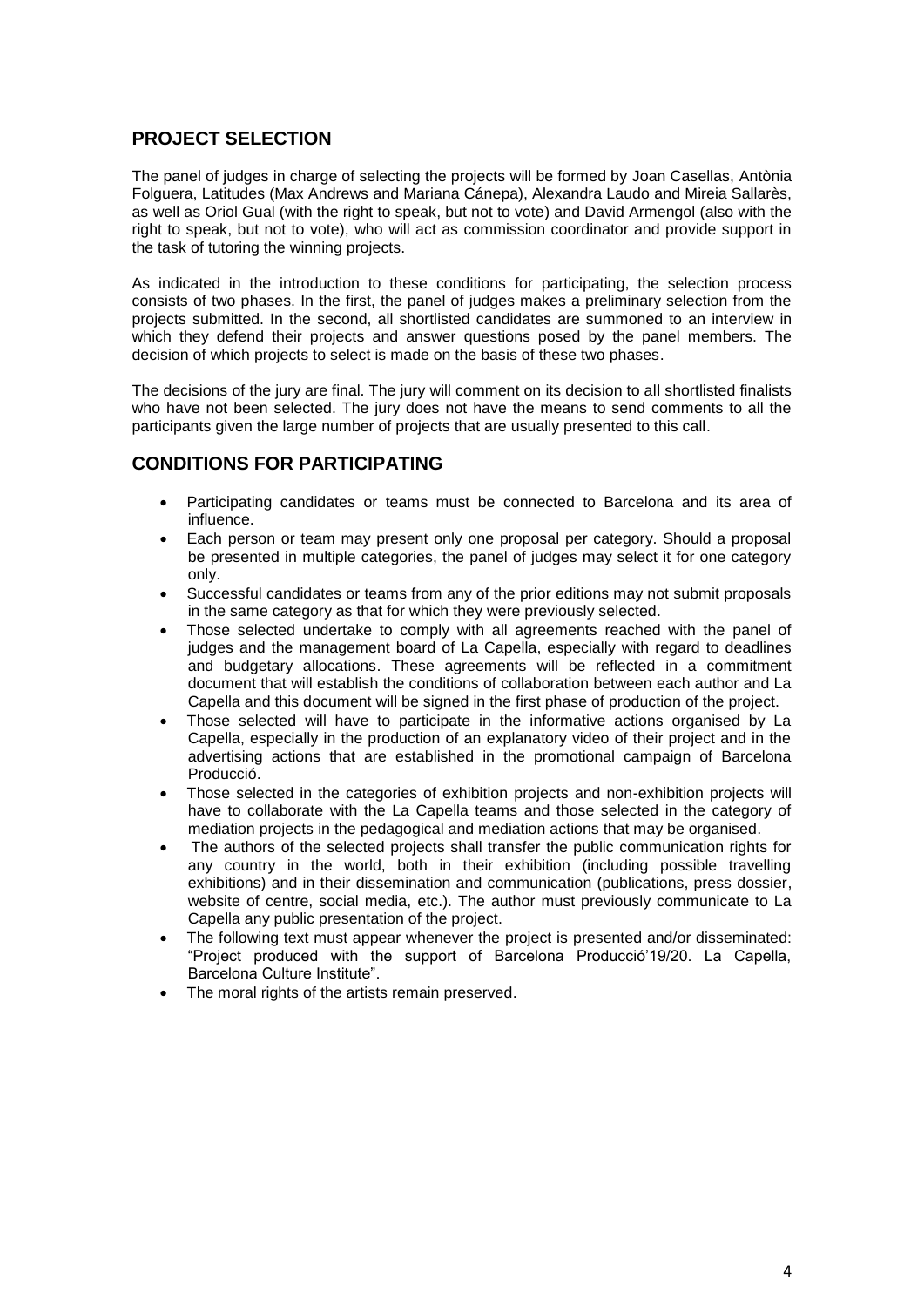# **AUTHORSHIP AND LIABILITY OF PRESENTED PROJECTS**

- Submitting a project implies the presumption of its authorship, with the consequent transfer of rights established in the preceding point in these rules. The person presenting the project will be liable with regard to any claim that may arise in relation to authorship of the work. To this end, the Culture Institute may proceed against that person in the event that authorship of the work is challenged.
- The Barcelona Culture Institute may pass on to whoever has submitted the said work all amounts which the said Institute has been obliged to pay as a result of authorship claims against the projects presented. Moreover, the Institute reserves the right to claim any damages that may have been incurred owing to such claims.
- The organisers will be responsible for the conservation of the works presented, but will accept no responsibility for any accidents that may occur as a result of circumstances beyond their control. Consequently, the authors will have to abide by the decisions of the La Capella teams as regards the safety conditions of the exhibited works and the visiting public by bearing in mind the unique features of the exhibition spaces.
- Participation in the competition implies full acceptance of these conditions and any unforeseen circumstances will be settled by the organising body.

# **SELECTION CRITERIA**

When assessing the proposals, the panel of judges will refer to general evaluation criteria applicable to all categories and some specific criteria for certain categories.

### **General criteria**

The proposals will be appraised according to the following:

- quality;
- innovative nature of the proposal in terms of discourse, format, process, etc.;
- project suitability for the category under which it is submitted;
- the importance the project may have in the context of Barcelona:
- the importance the project may have in the context of the author's professional career so that he or she may use this competition as a framework of dialogue suitable for his or her development, growth and feedback;
- budget viability on the basis of the parameters set forth in this competition.

The call for entries may be declared void if, in the panel's opinion, the projects submitted fail to meet the competition's selection criteria.

In addition to these general criteria, the following parameters will also be borne in mind:

### **Specific category-based criteria**

1 & 2. Exhibition projects

- Suitability of the exhibition project to the characteristics of the space.
- The author's professional career.

#### 3. Off-site projects

• Plan for the project's public exhibition.

#### 4. Research

 Involvement and/or collaboration of other local or international institutions in developing the project.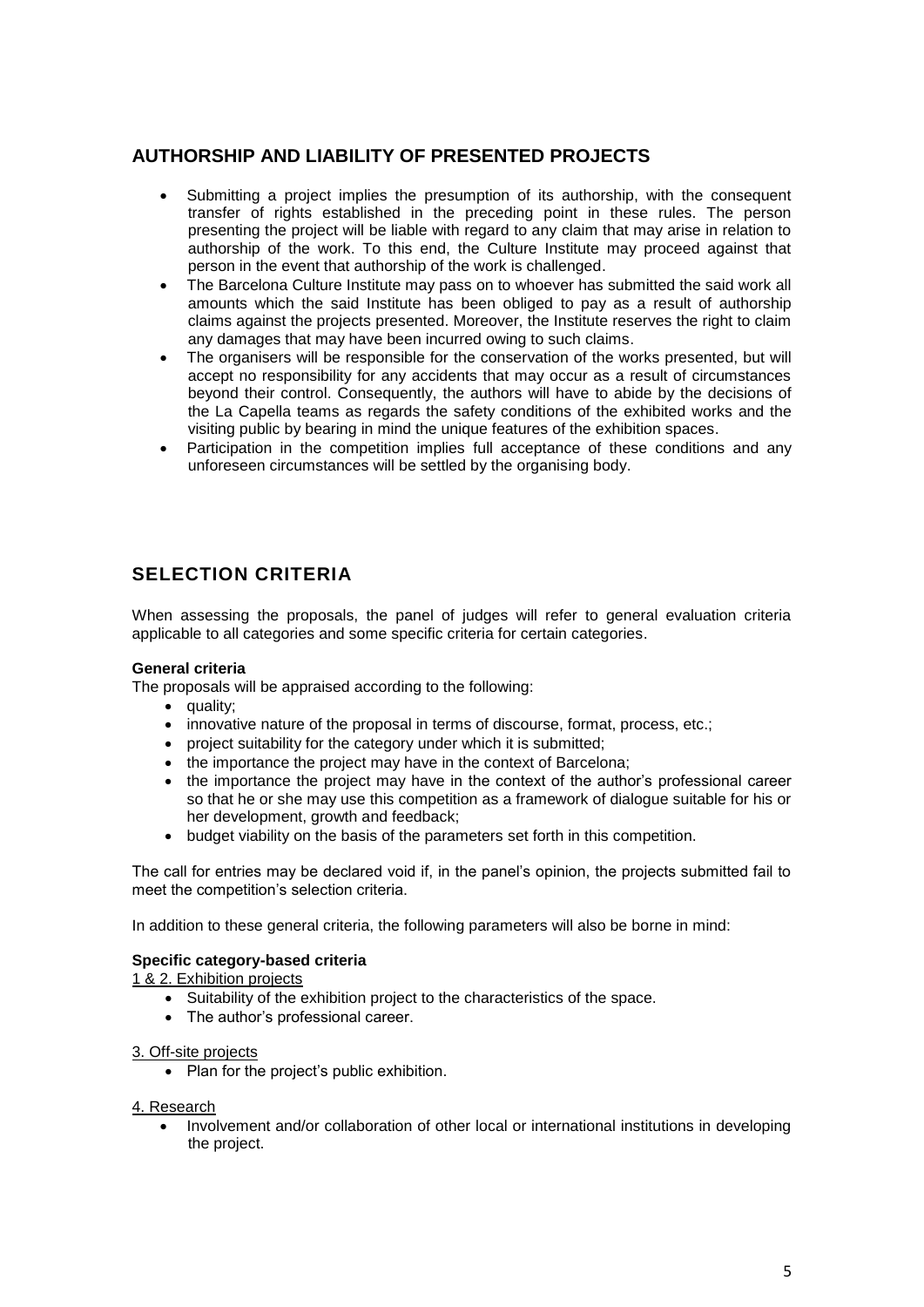### 5. Publications

Articulation and suitability of the contents to the nature of the printed format.

### 6. Live action

- The interest of the conceptual argument in carrying out the proposed action.
- Suitability of the proposal to the characteristics of the space.
- New projects will be valued in the production of artists working in action art from any perspective and origin but developed within the field of the visual, plastic arts.

#### 7. Transdisciplinary and digital media creation

 The proposal's capacity for artistic, cultural or social research, experimentation and innovation.

#### 8. Mediation projects

- The project's connection with groups in the city and especially in the neighbourhood of El Raval.
- The process of relating with the projects selected by Barcelona Producció.
- The professional career of the author or team.

# **APPLICATIONS**

Interested parties should fill in the participation form, which may be found on the La Capella website [\(http://lacapella.barcelona\)](http://www.bcn.cat/lacapella). The form, as well as any possible accompanying documentation, must be completed either in Catalan or Spanish. The following information must be provided in the form:

Personal details:

- Category for which the application is submitted
- Project title
- Full name
- National identification document
- Date of birth
- Address
- Telephone numbers
- Email address
- Brief CV (no more than 1,500 characters, including spaces)
- Brief summary of the proposal's conceptual framework (no more than 3,500 characters, including spaces)
- Schematic explanation of the project's technical development (no more than 3,500 characters, including spaces)
- Categories 1 & 2: exhibition proposal, graphic representation
- Detailed production budget breakdown by item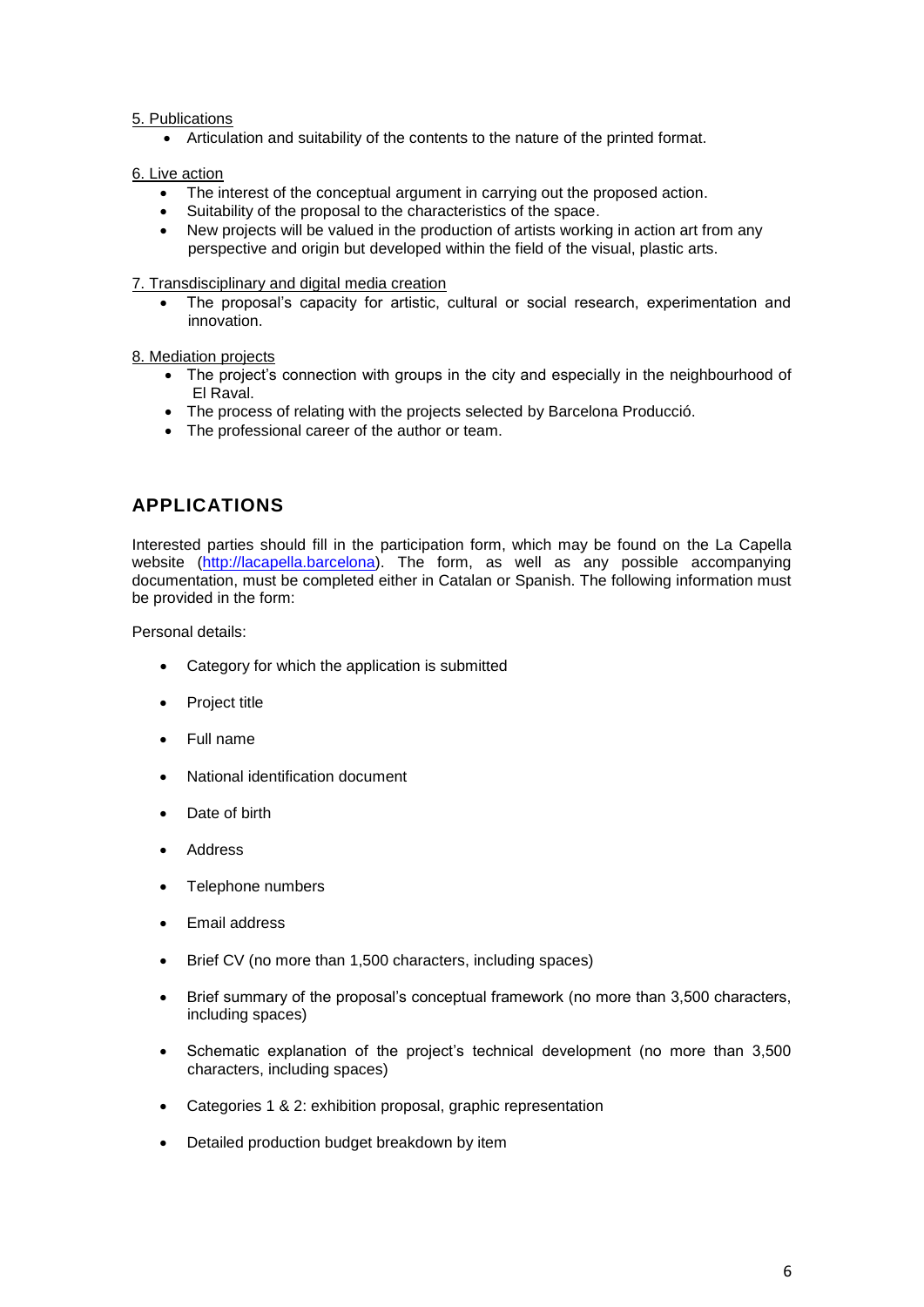- Brief description of associated publication project (no more than 2,000 characters, including spaces)
- Production timeline (availability and preference for presentation period must be specified)
- Rough proposal of associated activities (no more than 2,000 characters, including spaces)
- Any additional documentation deemed pertinent, as well as any links considered relevant

The panel of judges will not accept any application that fails to meet these requirements. A preliminary selection will be made on the basis of this material. The panel will interview all shortlisted authors before reaching their final decision.

## **DEADLINES**

1

The participation form must be submitted before 11 am on 6 May 2019. Interviews will be held with the shortlisted candidates between 27 May and 5 June 2019.

The projects must be carried out during the subsequent months, in accordance with the timeline agreed with the panel members and the La Capella team.

## **PRODUCTION TIMELINE**

The selected projects will be presented according to the calendar below.

**EXHIBITION AND LIVE ACTION PROJECTS:** These will be presented divided according to the following time periods: **\***

|   | 22, 23, 24 September 2019          | Live action        |
|---|------------------------------------|--------------------|
| 2 | 29 October 2019 - 16 February 2020 | Solo 1             |
| 3 | 10 March – 31 May 2020             | Solo 2             |
| 4 | 16 June – 4 October 2020           | Solo 3             |
| 5 | 20 October 2020 - 31 January 2021  | <b>Curatorship</b> |

**NON-EXHIBITION PROJECTS:** These will be developed and presented publicly on the dates agreed with the panel of judges and the La Capella team, as long as they fall within the period of time scheduled for displaying the exhibition projects. The public presentations will take place preferably in La Capella.

**MEDIATION PROJECTS:** These will be developed on a regular basis throughout the duration of the other categories.

*<sup>\*</sup> These time periods are indicative. The final dates for each period will be established once the selection has been made and in accordance with management at La Capella.*